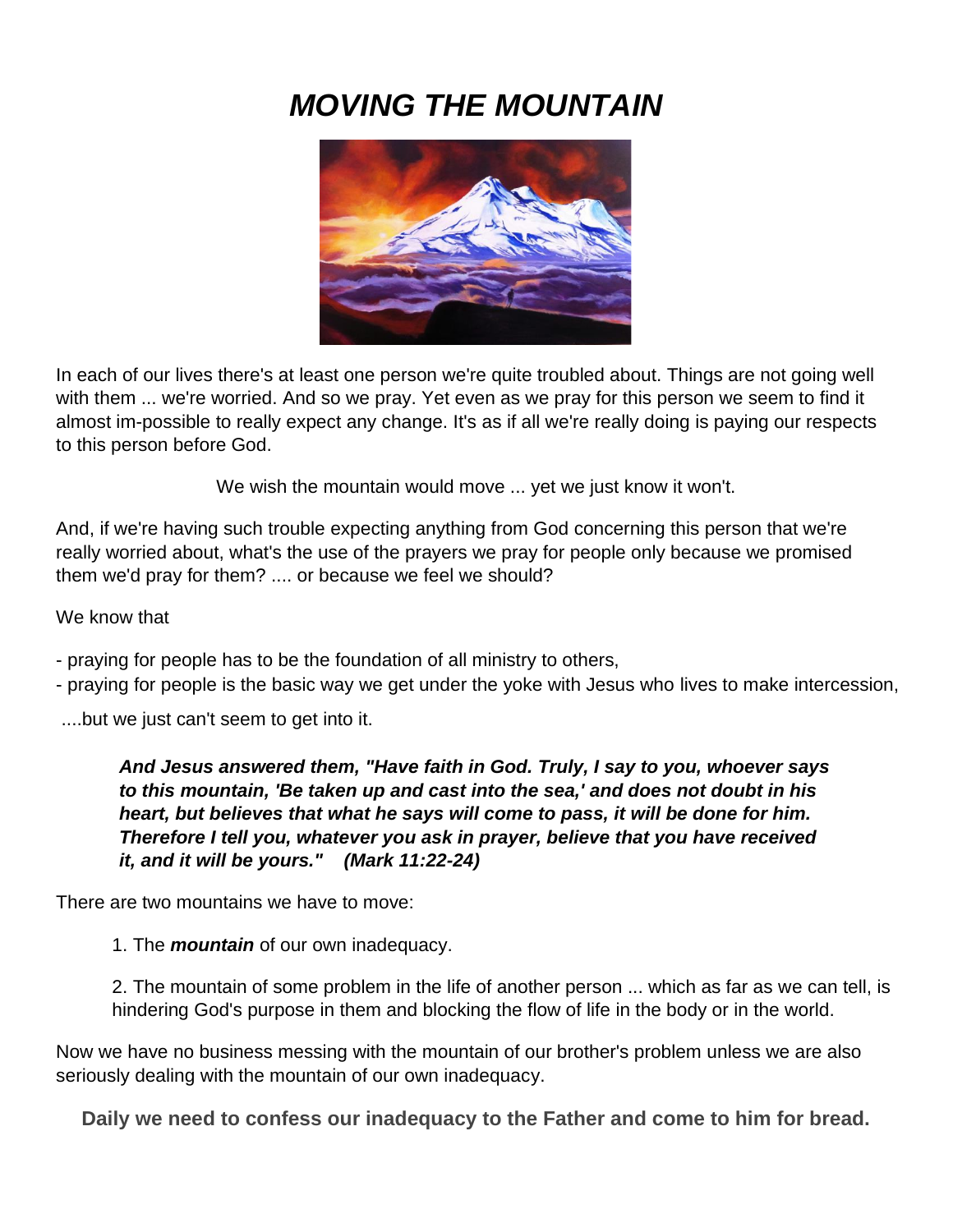#### *..."A friend of mine has come on a journey and I have nothing to set before him."*

..."There is no way I can help these people who come to me, Lord, unless you refresh me again with the life of the Holy Spirit."

Luke 11 has to be our constant dwelling place.

*"And I tell you, Ask, and it will be given you; seek, and you will find; knock, and it will be opened to you. For every one who asks receives, and he who seeks, finds, and to him who knocks it will be opened. What father among you, if his son asks for a fish, will instead of a fish give him a serpent; or if he asks for an egg, will give him a scorpion? If you then, who are evil, know how to give good gifts to your children, how much more will the heavenly Father give the Holy Spirit to those who ask him!"* 

*Luke 11:9-13*



But there's something wrong with our conception of the Kingdom if the only mountain we're ever trying to move is the mountain of our own inadequacy.

"Lord, help me.... give me bread .... anoint me with your Spirit."

Surely we should reach a point where this continuous cry for more of the Spirit becomes our second\_ nature – like breathing or eating – and we start becoming genuinely concerned about our sister's or brother's need...

*"Thy kingdom come, thy will be done"* .... in their lives.

*"Simon, Simon, behold, Satan demanded to have you, that he might sift you like wheat, but I have prayed for you that your faith may not fail; and when you have turned again, strengthen your brethren." And he said to him, "Lord, I am ready*  to go with you to prison and to death." He said, "I tell you, Peter, the cock will *not crow this day, until you three times deny that you know me."* 

*Luke 22:31-34*

The weakness in Peter's life was a mountain our Lord had to move. He could see Peter heading for a stumble. Words of warning were doing no good ... Peter wasn't listening.

**The one effective thing Jesus could do for this hardheaded disciple was pray.**

Notice Jesus doesn't gossip about Peter's weakness, doesn't complain about it. In fact, Jesus does the opposite. He charges this weak disciple, at one of the weakest moments of his life, with responsi-bility for his brothers who aren't as weak as he is.

*"Simon, Simon, behold, Satan demanded to have (all of) you that he might sift you as wheat (the "you" here is in the plural), but I have prayed for you (singular) that your faith may not fail. And when you are turned again, strengthen your brethren."*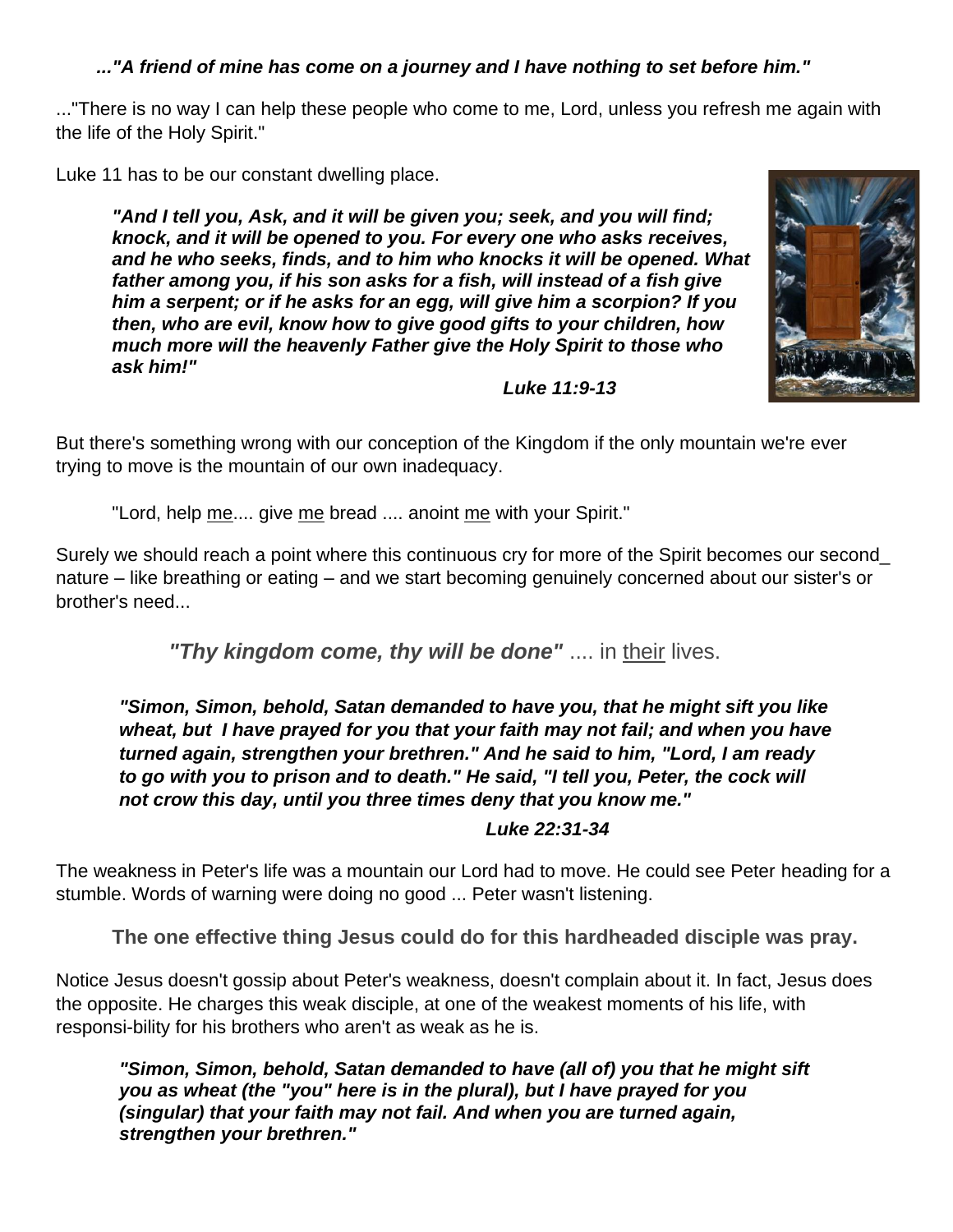"but I've prayed for you, Simon,".....

## **Jesus prayed for Peter**

with faith,

with hope,

with love.



Not some cold mechanical routine where Jesus mumbles the magic words to the Father and the results come out at the other end of the prayer machine!

It's living prayer. Jesus raises Peter, with all his vanity and bluster and cowardice, up before the Father, and surrounds Peter before the Father with three things:

## **Jesus** *surrounds* **Peter with faith**

.... believes the Father for Peter. He takes the mountain of Peter's unstable nature and removes it and casts it into the sea.

What good does it do to pray for someone if we are un-willing to believe the mountain will move?

--- God help us to pray with faith!

"Lord God, I've judged this brother long enough. I've gossiped about this sister in too many ways. I repent of my attitude."

And now, instead of judging and gossiping I look at this problem which appears to be plaguing their life and command it to be taken up and cast into the sea.

*"I believe, before your throne, for their healing and freedom in this matter!"*

## **Then, as Jesus prays for Peter he** *surrounds* **him with hope.**

He looks forward in hope to the day when Peter will be out of this valley of vanity and standing on solid rock where the mountain once was.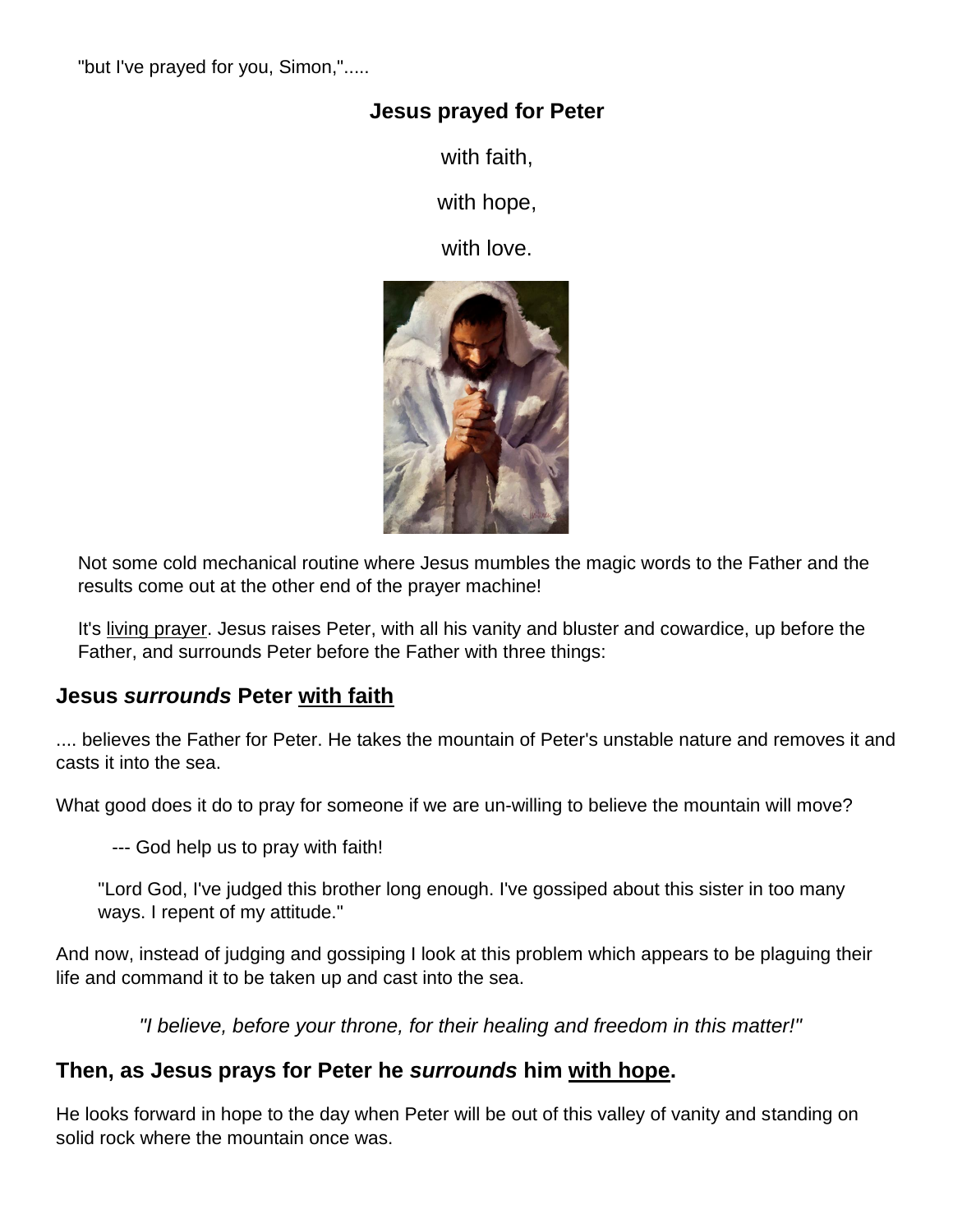*"I have prayed for you that your faith may not fail. And when you've turned again*

... not "if" but "when"...*strengthen your brothers."*



Yet how often our prayers for brothers and sisters are lacking in hope even as we pray for them.

- We picture them always trapped by their problem.
- We see them hemmed in by the mountain.

What a difference it makes when we pray for others in hope – when we look beyond their present bondage to the freedom won for them by the blood of the Lamb.

- You're worried about your child,
- You're burdened for your spouse, your friend,
- You're trying to pray for an enemy who does you nothing but harm.

#### **Hope in God!**

#### **Know that a door of some kind will open!**

#### **God deliver us from our lack of hope when we're praying for others.**

#### **God give us vision to begin to see their conversion, their healing, the softening of their hearts, the quieting of their troubled spirits,**

**---the change.**

Picture that person standing free before God ... **hope!**

## **And finally, as Jesus prays for Peter, he** *surrounds* **him with love**

...it was a love which was on its way to a cross to die for Peter as if only for Peter, taking Peter's sin upon himself ... suffering ... carrying Peter's sin down into the grave ... lifting Peter up out of death into life.

**It was a love for Peter which held on to Peter and wouldn't let go.**

If I'm really praying for a person with the love of God it must mean that I am taking that person's burden. In a mystery which links us to the Lord, we take that person's….problem, pain, sin, hardness of heart….and before the living God, in the name of his Son, we get under that burden *and lift*.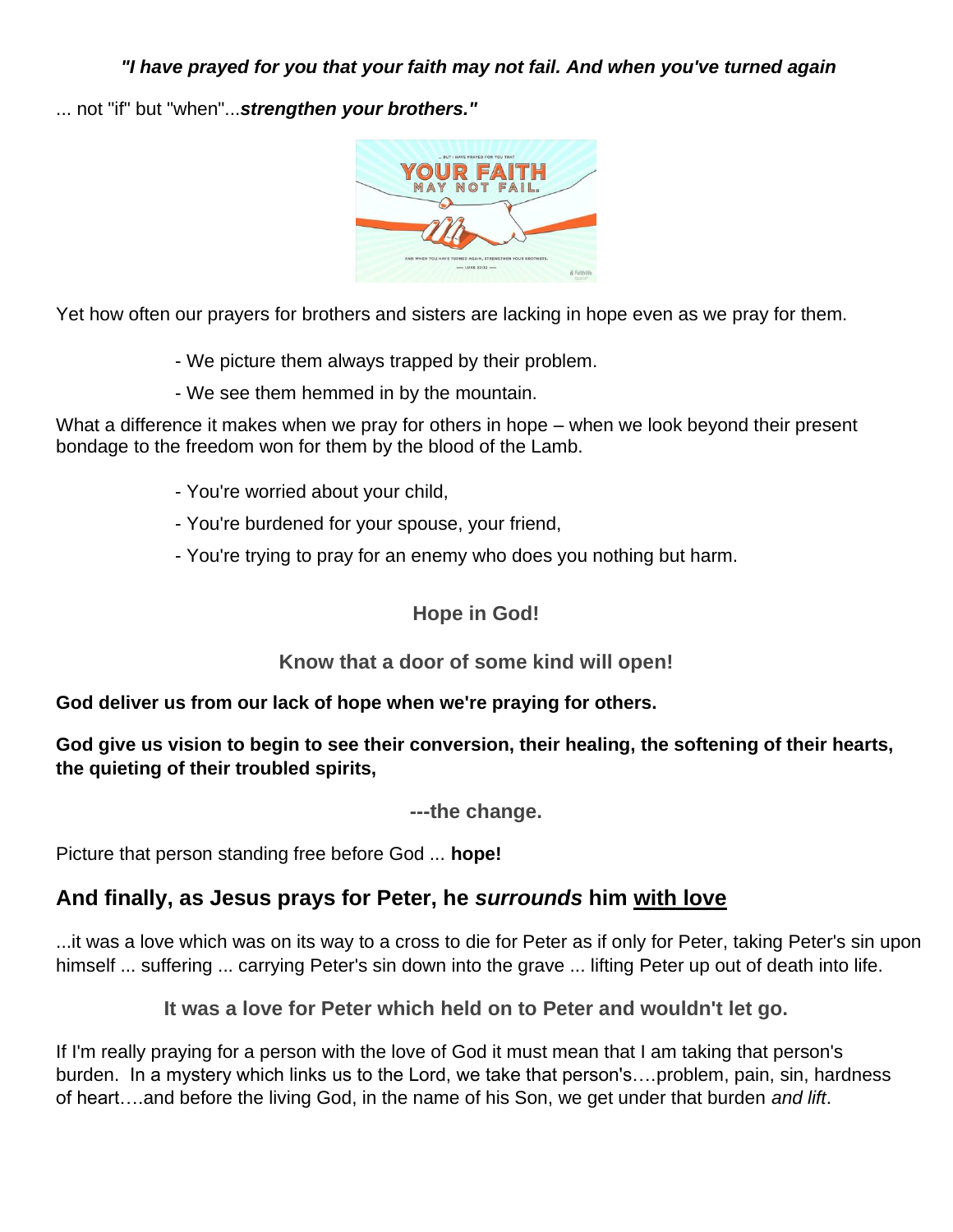Many times this praying for someone with love means that I begin to help in specific ways.

**- If it's a financial problem, I share what I have.**

**- If it's a sickness or loneliness, the very least I can do is visit them.**

**- If I'm praying for their bad temper, I may have to experience what it's like to bear the receiving end of that temper**.

And if it should be that while I'm trying to pray for this person with the love of God I suddenly remember that I'm still carrying a grudge against someone else, I need to stop right where I am and lay aside this grudge.

We're never going to see the mountain move for our friend, our child, if we don't get rid of the grudge.

*And Jesus answered them, "Have faith in God. Truly, I say to you, whoever says to this mountain, 'Be taken up and cast into the sea', and does not doubt in his heart, but believes that what he says will come to pass, it will be done for him. Therefore, I tell you, what-ever you ask in prayer, believe that you have received it, and it will be yours. And when-ever you stand praying, forgive, if you have anything against any one; so that your Father also who is in heaven may forgive you your trespasses."*

*Mark 11:22-25*

Jesus moved Peter's mountain.....

*"I have prayed for you that your faith may not fail, And when you've turned again, strengthen your brethren."*

**Peter was turned again and he did strengthen his brethren.**

And we will move mountains too – mountains which up to now we resigned ourselves to accepting and never really expected any change.

People we may have been praying for for years but somehow without faith, without hope, without love.

*Pray at all times in the Spirit, with all prayer and supplication. To that end keep alert with all perseverance, making supplication for all the saints, and also for me, that utterance may be given me in opening my mouth boldly to proclaim the mystery of the gospel, for which I am an ambassador in chains; that I may declare it boldly, as I ought to speak.*

*Ephesians 6:18-20*

*Continue steadfastly in prayer, being watchful in it with thanksgiving; and pray for us also, that God may open to us a door for the word, to declare the mystery of Christ, on account of which I am in prison, that I may make it clear, as I ought to speak.*

*Colossians 4:2-4*